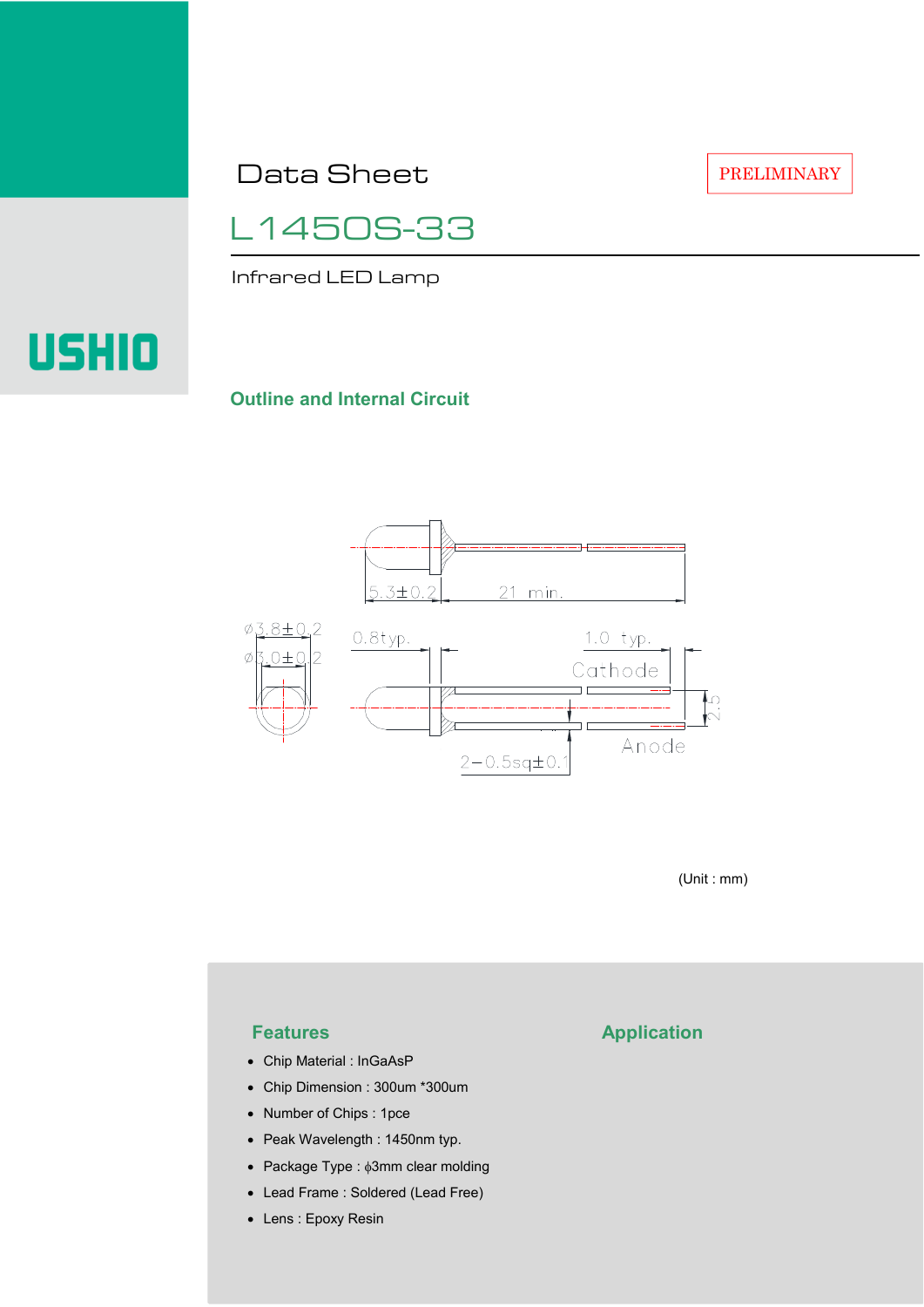

#### **Absolute Maximum Ratings (Tc=25°C)**

| <b>Item</b>                  | <b>Symbol</b> | <b>Ratings</b>  | <b>Unit</b> |
|------------------------------|---------------|-----------------|-------------|
| Power Dissipation            | <b>PD</b>     | 130             | mW          |
| <b>Forward Current</b>       | IF            | 100             | mA          |
| <b>Pulse Forward Current</b> | <b>IFP</b>    | 1000            | mA          |
| Reverse Voltage              | VR.           | $\overline{5}$  | $\vee$      |
| <b>Thermal Resistance</b>    | Rthja         | 250             | K/W         |
| Junction Temperature         | Tj            | 120             | $^{\circ}C$ |
| <b>Operating Temperature</b> | Topr          | $-40 \sim +100$ | $^{\circ}C$ |
| Storage Temperature          | Tstg          | $-40 - +100$    | $^{\circ}C$ |
| <b>Soldering Temperature</b> | <b>TSOL</b>   | 265             | $^{\circ}C$ |

‡Pulse Forward Current condition : Duty 1% and Pulse Width=10us.

‡Soldering condition : Soldering condition must be completed with 3 seconds at 265°C.

### **Optical and Electrical Characteristics (Tc=25°C)**

| <b>Parameter</b>            | <b>Symbol</b>  | <b>Min</b> | <b>Typ</b> | <b>Max</b> | <b>Unit</b> | <b>Test Condition</b> |
|-----------------------------|----------------|------------|------------|------------|-------------|-----------------------|
| Forward Voltage             | <b>VF</b>      |            | 0.9        | 1.3        | $\vee$      | IF=50mA               |
|                             | <b>VFP</b>     |            | 1.7        |            |             | $IFP=1A$              |
| <b>Total Radiated Power</b> | P <sub>O</sub> |            | 4.8        |            | mW          | $IF=50mA$             |
|                             |                |            | 30         |            |             | $IFP=1A$              |
| Radiant Intensity           | IE             |            | 21         |            | mW/sr       | $IF=50mA$             |
|                             |                |            | 130        |            |             | $IFP=1A$              |
| Peak Wavelength             | $\lambda p$    | 1400       |            | 1500       | nm          | $IF=50mA$             |
| Half Width                  | Δλ             |            | 110        |            | nm          | $IF=50mA$             |
| Viewing Half Angle          | $\theta$ 1/2   |            | ±23        |            | deg.        | $IF=50mA$             |
| <b>Rise Time</b>            | tr             |            | 30         |            | ns          | $IF=50mA$             |
| <b>Fall Time</b>            | tf             |            | 70         |            | ns          | $IF=50mA$             |

‡Radiated Power is measured by G8370-85.

‡Radiant Intensity is measured by Ando Optical Multi Meter AQ2140 & AQ2742.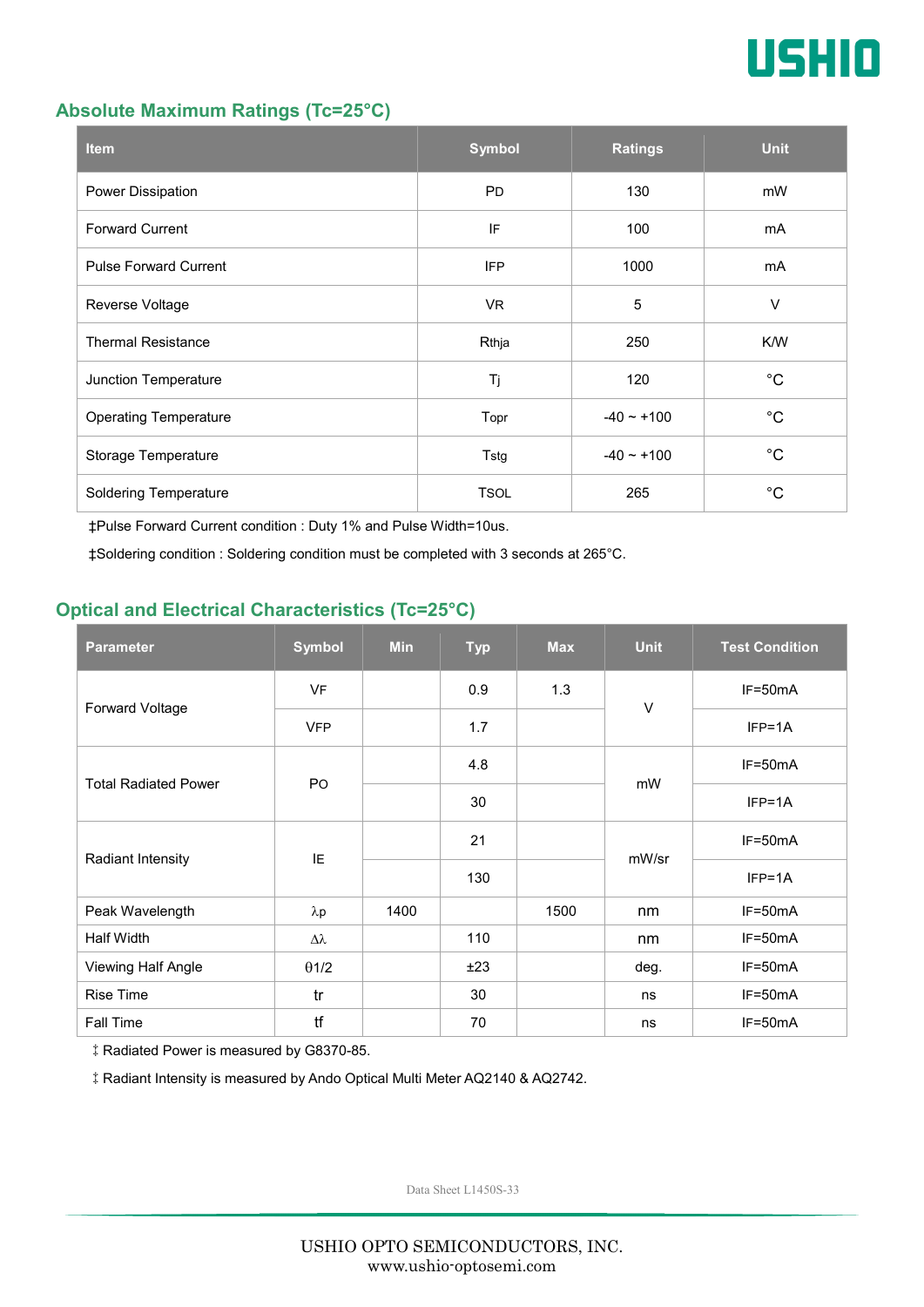

#### **Typical Characteristic Curves**

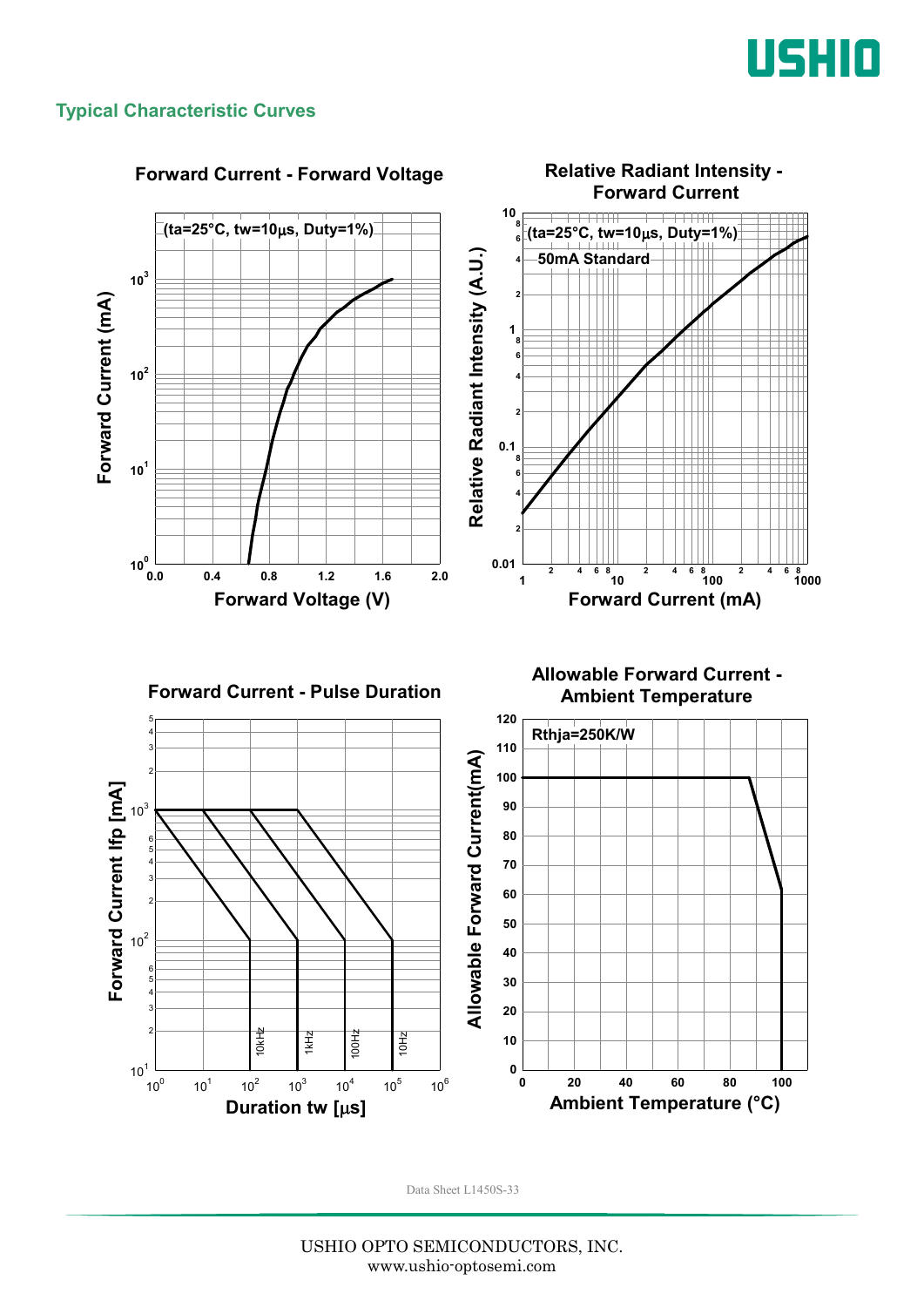



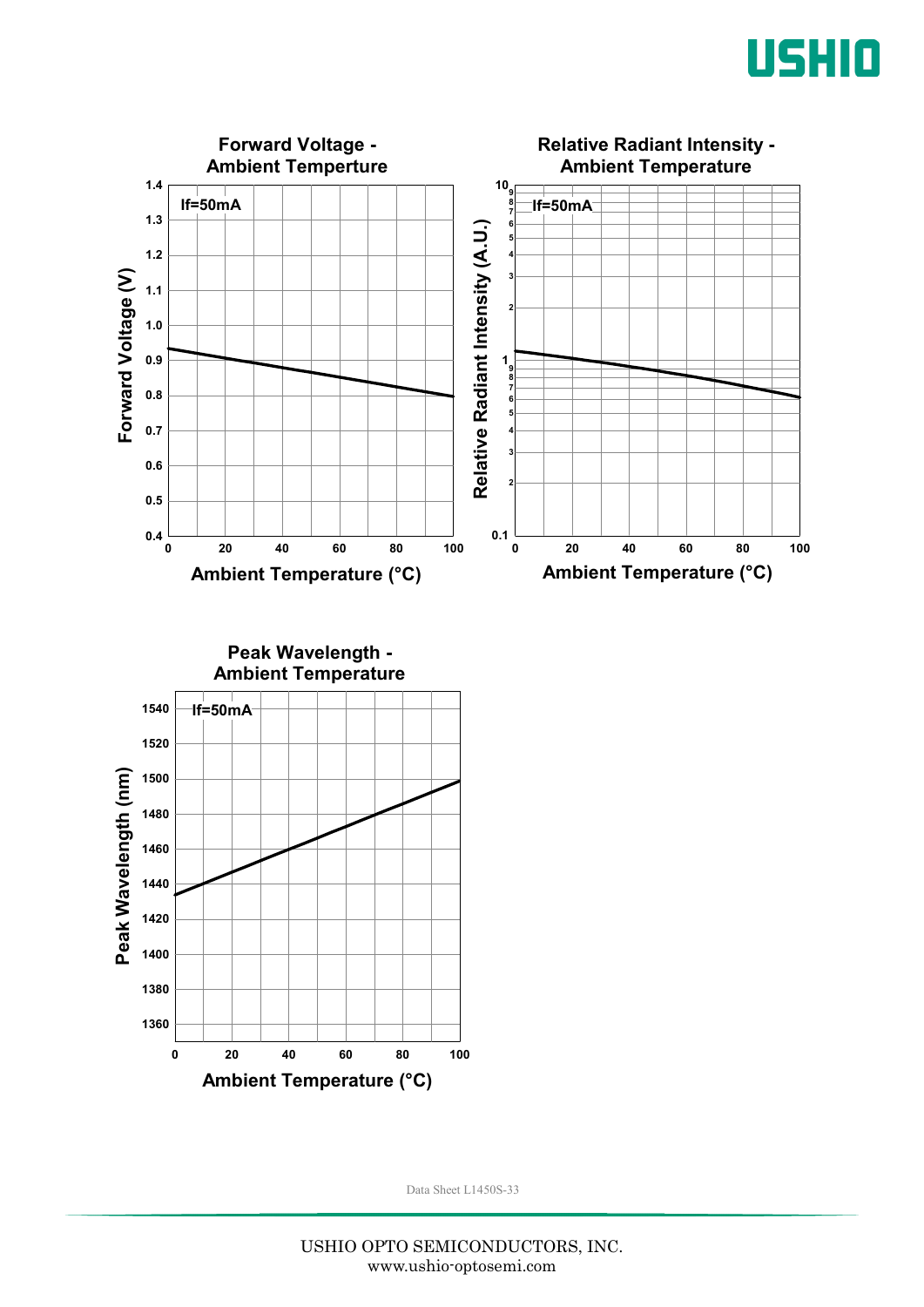